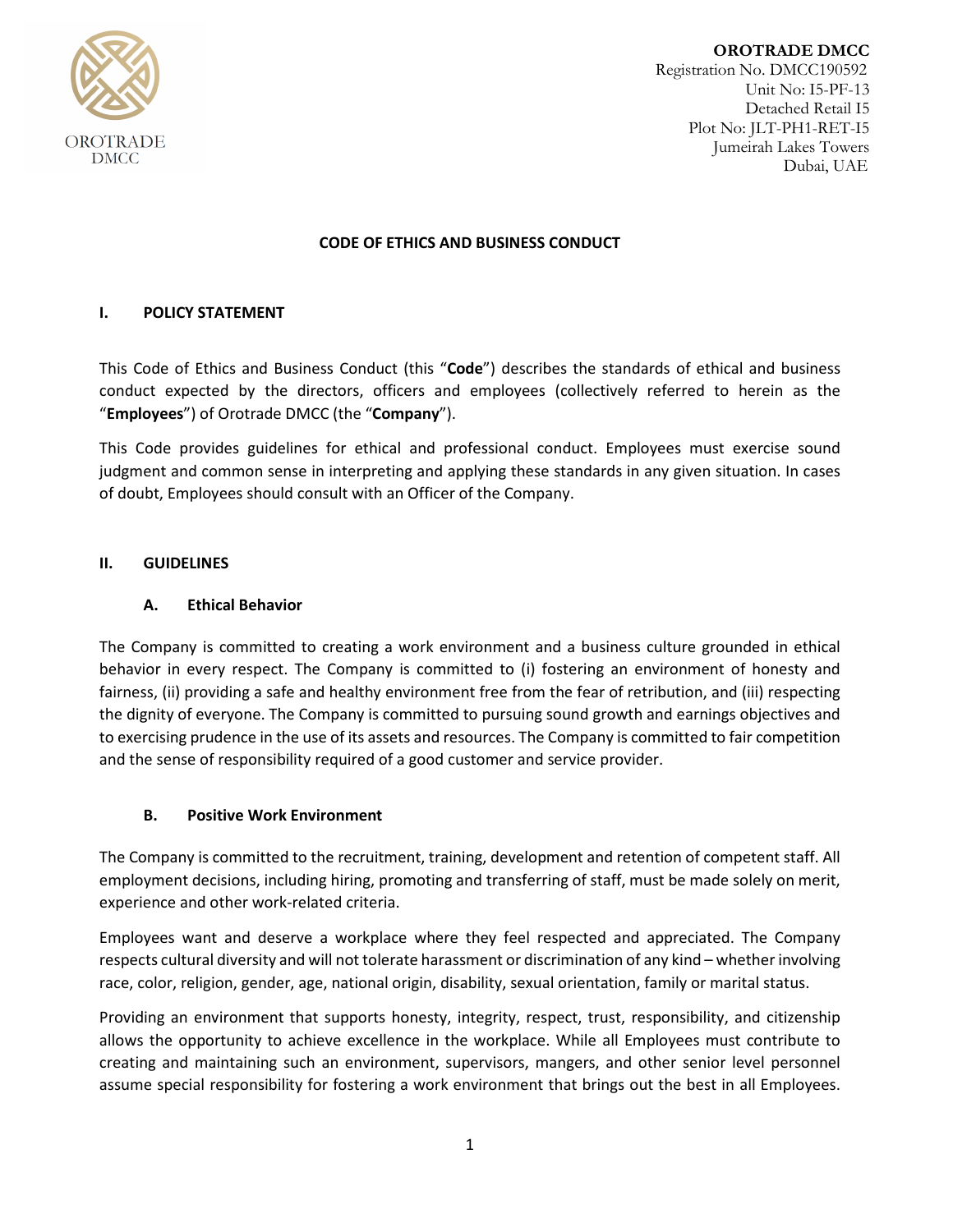Supervisors must be careful in words and conduct to avoid placing, or seeming to place, pressure on subordinates that could cause them to deviate from acceptable ethical behavior.

# **C. Maintaining Accurate Information**

Employees may not knowingly alter, destroy, mutilate, conceal, cover up, falsify or make a false entry in any record, document or tangible object. Employees may not obstruct, impede, direct or influence the investigation or proper administration of any matter within the jurisdiction of any department or agency of the applicable country.

Employees may not manipulate financial/customer/vendor accounts, records or reports or take any action or cause any person to take any action to influence, coerce, manipulate or mislead auditors for the purpose of rendering the financial statements misleading.

The Employees can report any complaints or concerns regarding the Company's business practices to the leadership of the Company through procedures incorporated by the Company.

# **D. Compliance with the Law**

The Company conducts its business in accordance with the applicable laws, rules and regulations of the states where it does business. Ignorance of such laws, rules or regulations will not serve as a defense for non-compliance. Compliance with the law does not comprise the Company's entire ethical responsibility. Rather, it is a minimum standard of performance of our duties.

Employees must comply with antitrust laws which prohibit practices that restrain trade such as price fixing and boycotting suppliers or customers. They also bar pricing intended to drive a competitor out of business; disparaging, misrepresenting, or harassing a competitor; stealing trade secrets; bribery; and kickbacks.

# **E. Conflicts of Interest**

Employees shall avoid any action that may involve, or may appear to involve, a conflict of interest with the Company. A "conflict of interest" exists when a person's private interests interfere in any way with the interests of the Company. Employees must report in writing any circumstances which constitute or could create a conflict of interest.

If a potential conflict of interest exists, it must be reported in writing to Company's leadership for approval.

Conflict of interest includes, but shall be not limited to:

- Employment with a current or potential competitor while employed by the Company.
- Acceptance of gifts, payment, or services from those seeking to do business with the Company.
- Placement of business with a firm owned or controlled by an Employee or their family.
- Ownership of, or substantial interest in, a company that is a competitor, client or supplier.
- Acting as a consultant to a customer, client or supplier.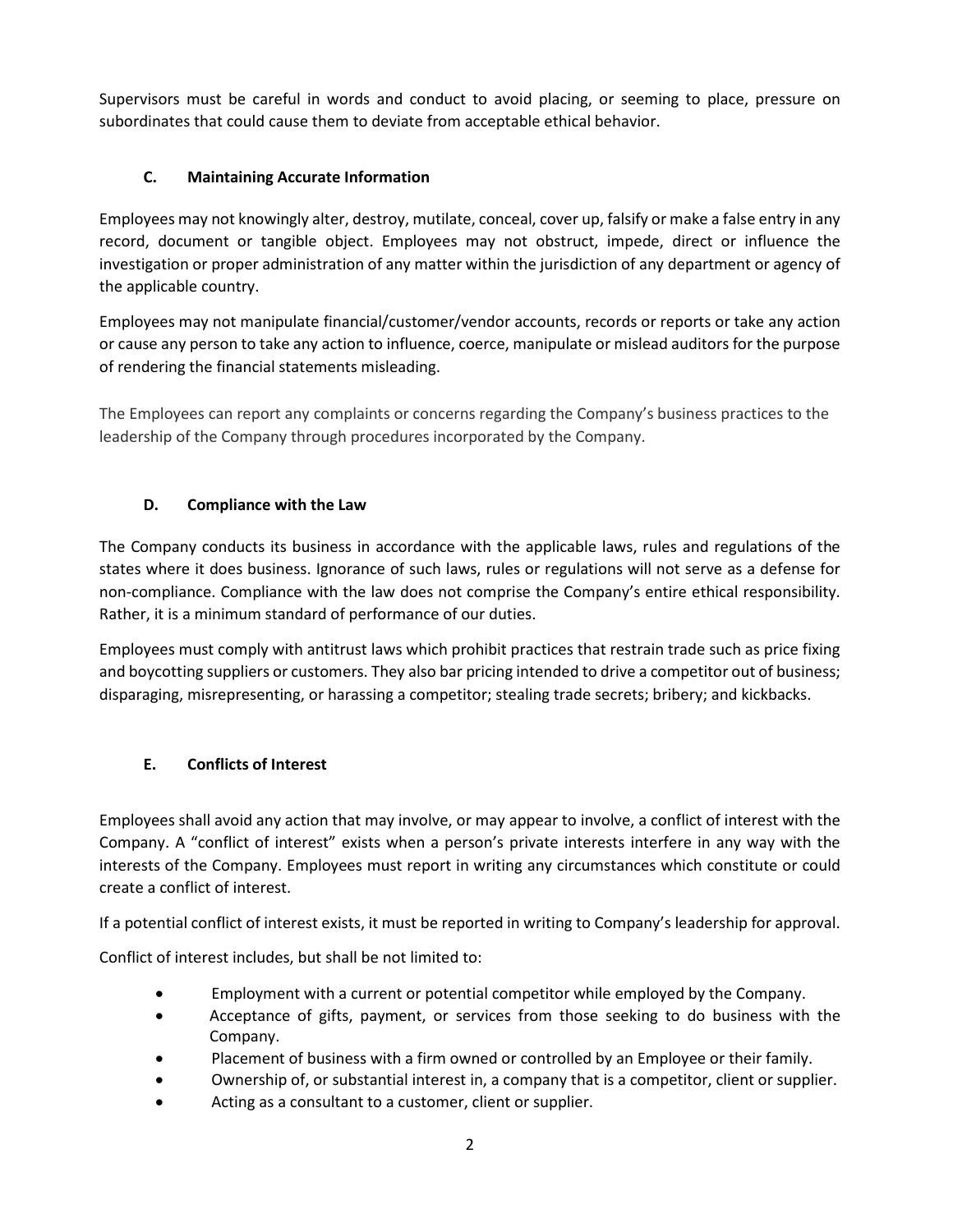## **F. Outside Activities**

Officers and Employees should avoid outside employment or activities that impair effective performance of their obligations to the Company, either because of excessive demands on their time or because the outside commitments constitute a drain away from the Company of their talents and creative energies.

# **G. Fair Competition**

The Company strives to outperform its competitors fairly and honestly. The Company will work diligently to gain a competitive advantage. However, Employees must always compete ethically and fairly. Practices such as industrial espionage, theft, bribery, or forgery are prohibited. Employees shall not seek confidential information from a new employee who recently worked for a competitor, or misrepresent their identity in the hopes of getting confidential information from a competitor. Any form of questionable intelligence gathering is prohibited.

Employees should respect the rights of and deal fairly with the Company's customers, suppliers and competitors. Employees should never take advantage of anyone through manipulation, concealment, abuse of privileged information, misrepresentation of material facts or through any other intentionally unfair business practices.

## **H. Gifts or favors**

The purpose of business entertainment and gifts in a commercial setting is to create goodwill and build effective working relationships. No gift or favor should be given, provided or accepted by any Employee, family members or agents unless it: (1) is consistent with customary business practices, (2) is not excessive in value, (3) cannot be construed as a bribe or payoff and (4) does not violate any laws or regulations. Employees may accept small gifts or favors that would be considered common business courtesies, however, no Employee should accept a gift or favor that might be intended to influence, or appear to influence, a business decision. Employees must report to their supervisor whenever a gift or favor is received.

# **I. Integrity of Consultants, Agents and Representatives**

Business integrity is a key standard for the selection and retention of consultants, agents, and representatives (collectively, "**Third Parties**"). Third Parties should be informed that the Company conducts business with high ethical standards, and that it expects the Third Parties to conduct themselves in a similar manner when working on behalf of the Company. When deemed appropriate or required, Third Parties should be provided with a copy of the Company's Code of Ethics and Business Conduct and required to certify that they will work with or on behalf of the Company in accordance with its provisions.